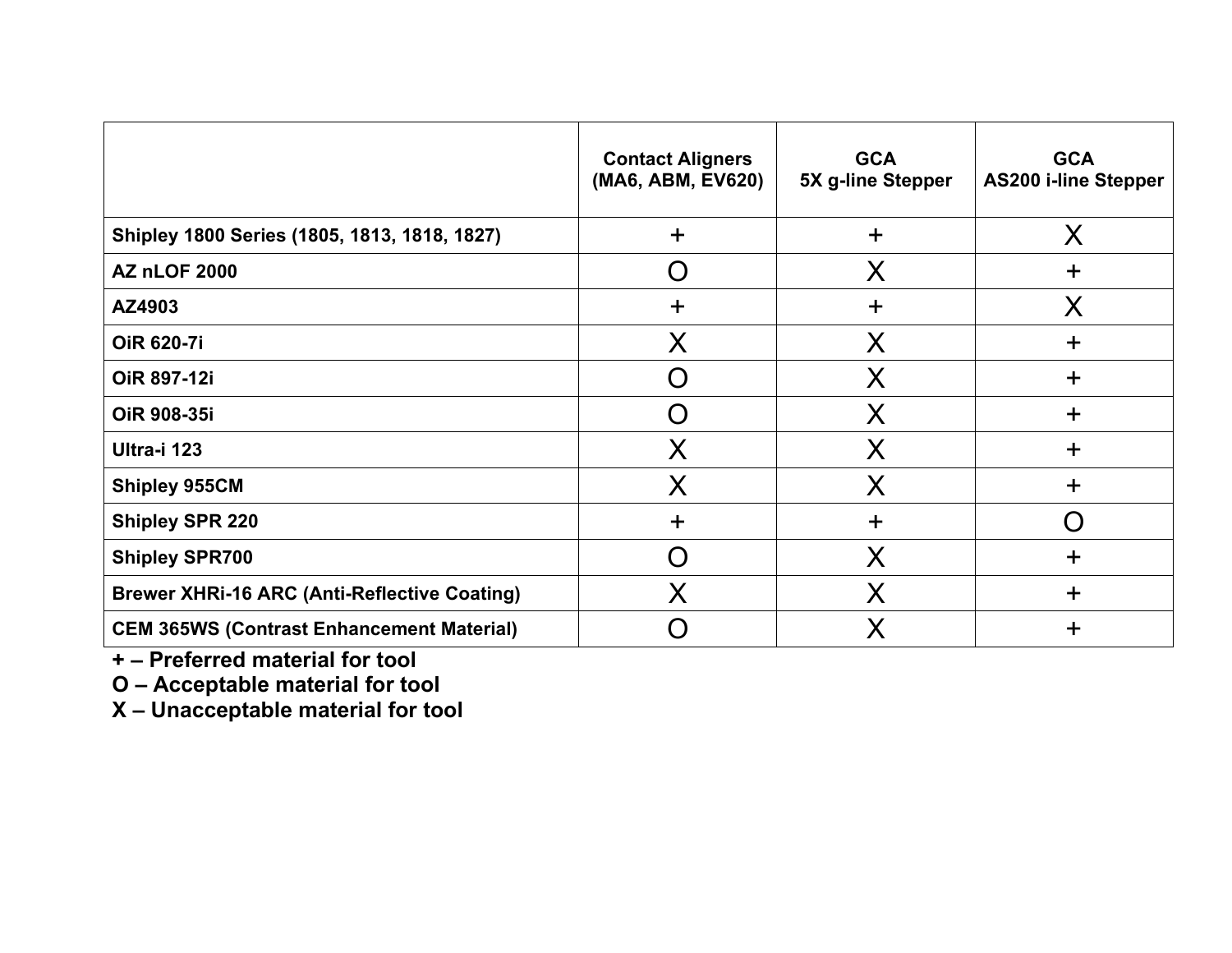|                                                        | <b>Thickness Range</b>       | <b>Developer</b> |
|--------------------------------------------------------|------------------------------|------------------|
| <b>Shipley 1800 Series</b><br>(1805, 1813, 1818, 1827) | $0.4 - 3.5 \,\mu m$          | 726 MIF          |
| <b>Shipley 1000 series</b><br>(1045, 1075)             | $4 - 12 \mu m$               | 726 MIF / 421K   |
| AZ4903                                                 | $7 - 25 \mu m$               | 726 MIF / 421K   |
| <b>OIR 620-71</b>                                      | $0.5 - 0.9 \mu m$            | 726 MIF          |
| nLOF 2020 (negative tone)                              | $1.7 - 4.5 \,\mathrm{\mu m}$ | 726 MIF          |
| <b>OIR 908-351</b>                                     | $3 - 5 \mu m$                | 726 MIF          |
| Ultra-i 123                                            | $0.6 - 1.2 \mu m$            | 726 MIF          |
| <b>Shipley 955CM</b>                                   | $0.7 - 1.5 \,\mathrm{\mu m}$ | 726 MIF          |
| <b>Shipley SPR 220</b>                                 | $2.5 - 9 \,\mu m$            | <b>726 MIF</b>   |
| <b>Shipley SPR700</b>                                  | $1.1 - 1.5 \,\text{\mu m}$   | 726 MIF          |

# **Photoresist Thickness Ranges & Developers**

# **Developer Information**

| <b>Developer</b>  | <b>Chemical Base</b> | <b>Normality</b> | <b>Concentration</b><br>(wt %) |
|-------------------|----------------------|------------------|--------------------------------|
| <b>AZ 726 MIF</b> | TMAH w/ surfactant   | 0.261            | 2.38                           |
| <b>AZ 300 MIF</b> | <b>TMAH</b>          | 0.261            | 2.38                           |
| <b>MF-321</b>     | TMAH w/ surfactant   | 0.210            | 1.91                           |
| <b>Micro Dev</b>  | Alkaline-phosphate   | 0.60             | n/a                            |
| <b>MF-312</b>     | <b>TMAH</b>          | 0.54             | 4.76                           |
| <b>AZ 400K</b>    | <b>Buffered KOH</b>  | 0.480            | n/a                            |
| <b>AZ 421K</b>    | <b>KOH</b>           | 0.210            | $1\%$                          |
| <b>MF-319</b>     | TMAH w/ surfactant   | 0.237            | 2.14                           |
| <b>MF-322</b>     | TMAH w/ surfactant   | 0.268            | 2.4                            |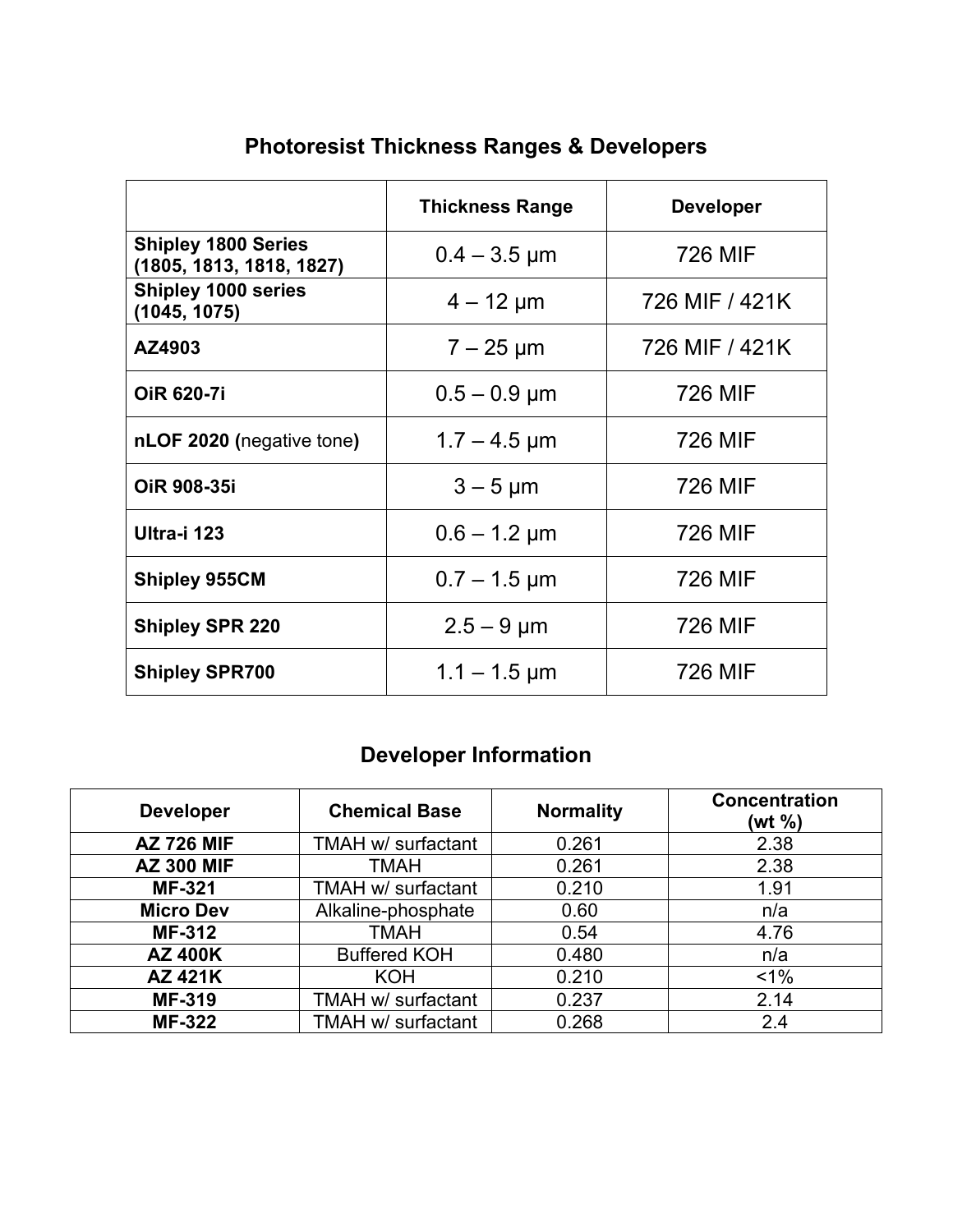#### **Image Reversal**

The image reversal process was developed to produce a specific resist profile for metal lift-off. Normal exposure of the resist produces a slightly sloped resist profile due to the absorption of the photoresist coupled with the resist bleaching from the top down. Through the image reversal process, this sloped profile is employed to leave the opposite, a resist with an undercut profile.

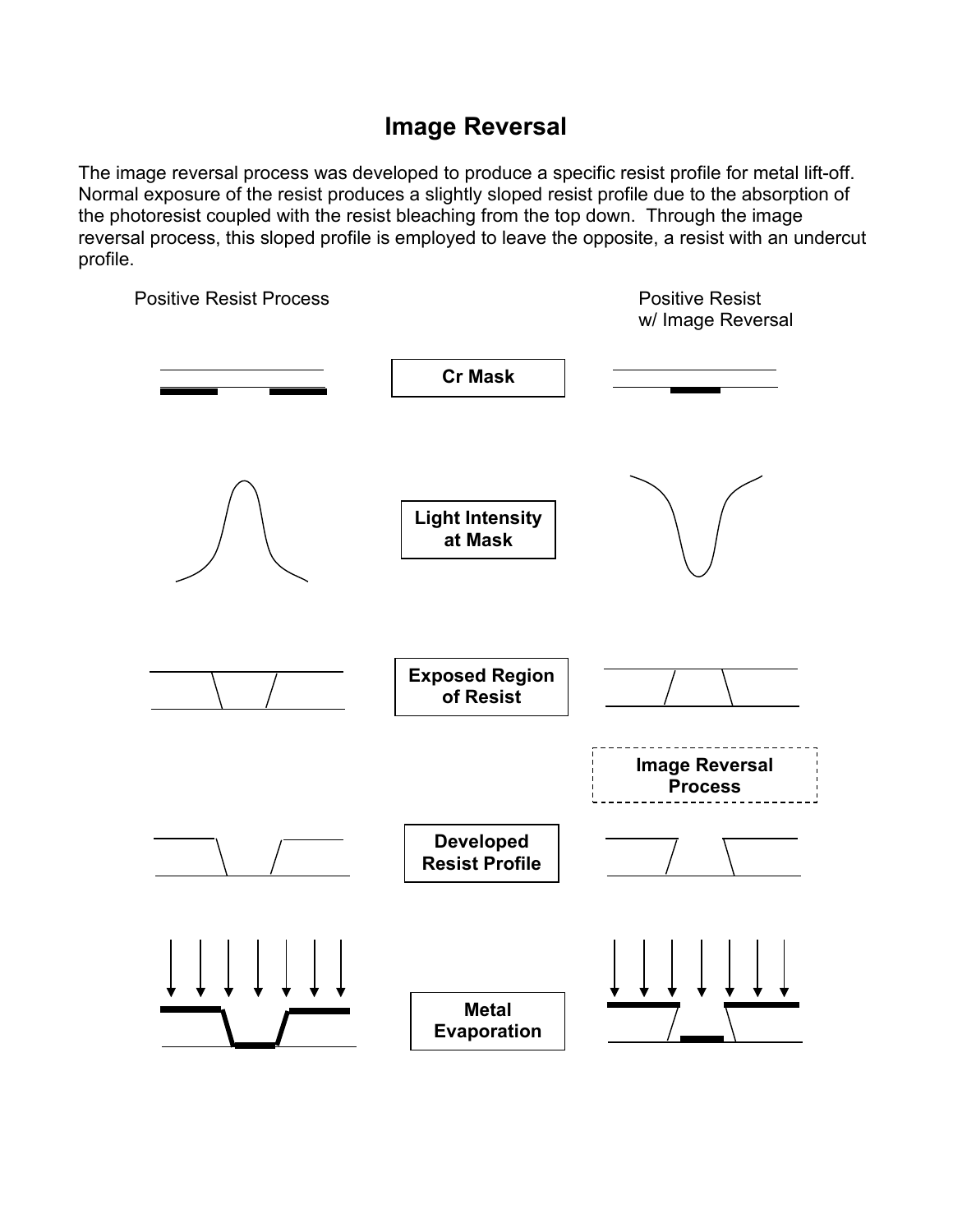#### **Image Reversal Process**

Apply resist primer and resist as normal. Good image reversal results have been achieved with the Shipley 1800 series (1813, 1827…), 220 series (3.0, 4.5, 7.0), and AZ P4903, as well as most i-line resists. Perform resist bake at normal time and temperatures.

Expose resist on tool. Exposure time will vary based on resist, substrate, and coating process used.

Doses for image reversal sometimes run 4X to 5X the normal dose for 1800 series resists. The proper exposure dose for these can be estimated using the following procedure.

- 1. Run an exposure matrix on the wafer.
- 2. Develop the wafer using MF321 for 1 minute.
- 3. The best dose in this matrix should work for image reversal.

Perform ammonia bake in YES oven.

Flood expose wafer for 60 seconds using HTG. Thicker films will require longer flood expose times.

Develop in MF-321 until image has cleared (1 – 3 minutes). Very thick resists may require a stronger developer (726 MIF) to clear in a reasonable time.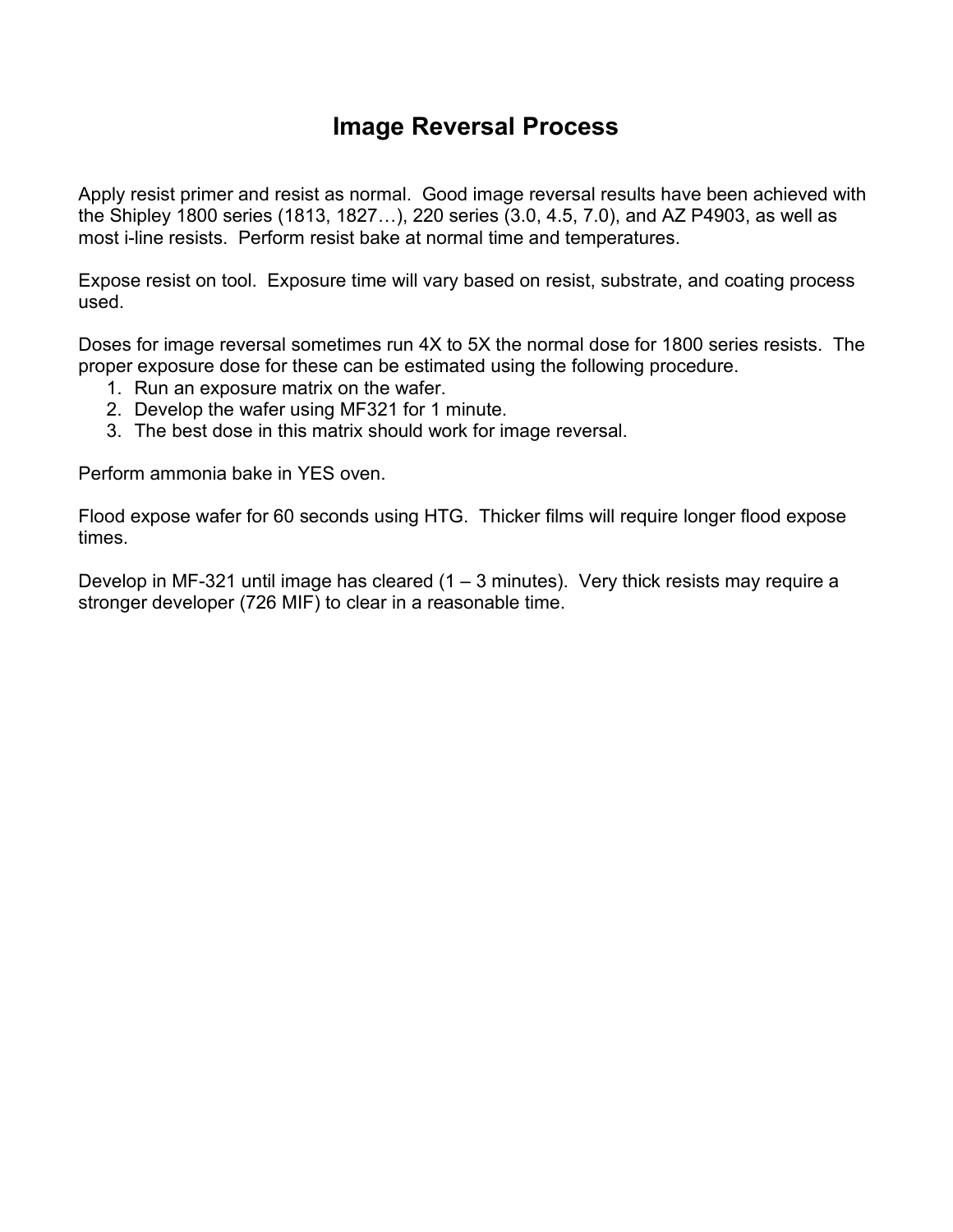## **Resist Priming**

To improve photoresist adhesion to the wafer, wafer priming is usually performed prior to spin coating the resist. The material used is hexamethyldisilazane (HMDS). It can be applied in a vapor or liquid form to the wafer. Vapor priming generally gives the best results but requires using the YES vapor-priming oven for a 30 minute batch cycle. Liquid priming does not give optimum adhesion but is quicker and is adequate for most users' needs.

#### **Vapor Priming**

Vapor priming is accomplished by using the YES vapor-priming oven in the photolithography room. It heats the wafers and cycles through several vacuum / N<sub>2</sub> backfill cycles to remove any adsorbed water from the wafer surface. It then fills the chamber with HMDS vapor, which ideally absorbs on the surface in a monolayer. When the process is finished, the cooled wafers may be coated with photoresist. The wafer surface will remain hydrophobic for many days after treatment, but coating as soon as possible is recommended. DO NOT liquid prime after vapor priming. Overpriming will cause very poor adhesion.

#### **Liquid Priming**

Liquid priming is accomplished using the P-20 primer available in the photoresist cabinet. P-20 primer consists of 20% HMDS in PGMEA solvent. The wafer is placed in the spinner, the surface is covered with a thin layer of the P-20 dripped onto it, and after a 10 sec delay the liquid is spun off. The wafer can be coated with the photoresist after drying. If the wafer is solvent stripped, the primer should be reapplied before recoating with resist.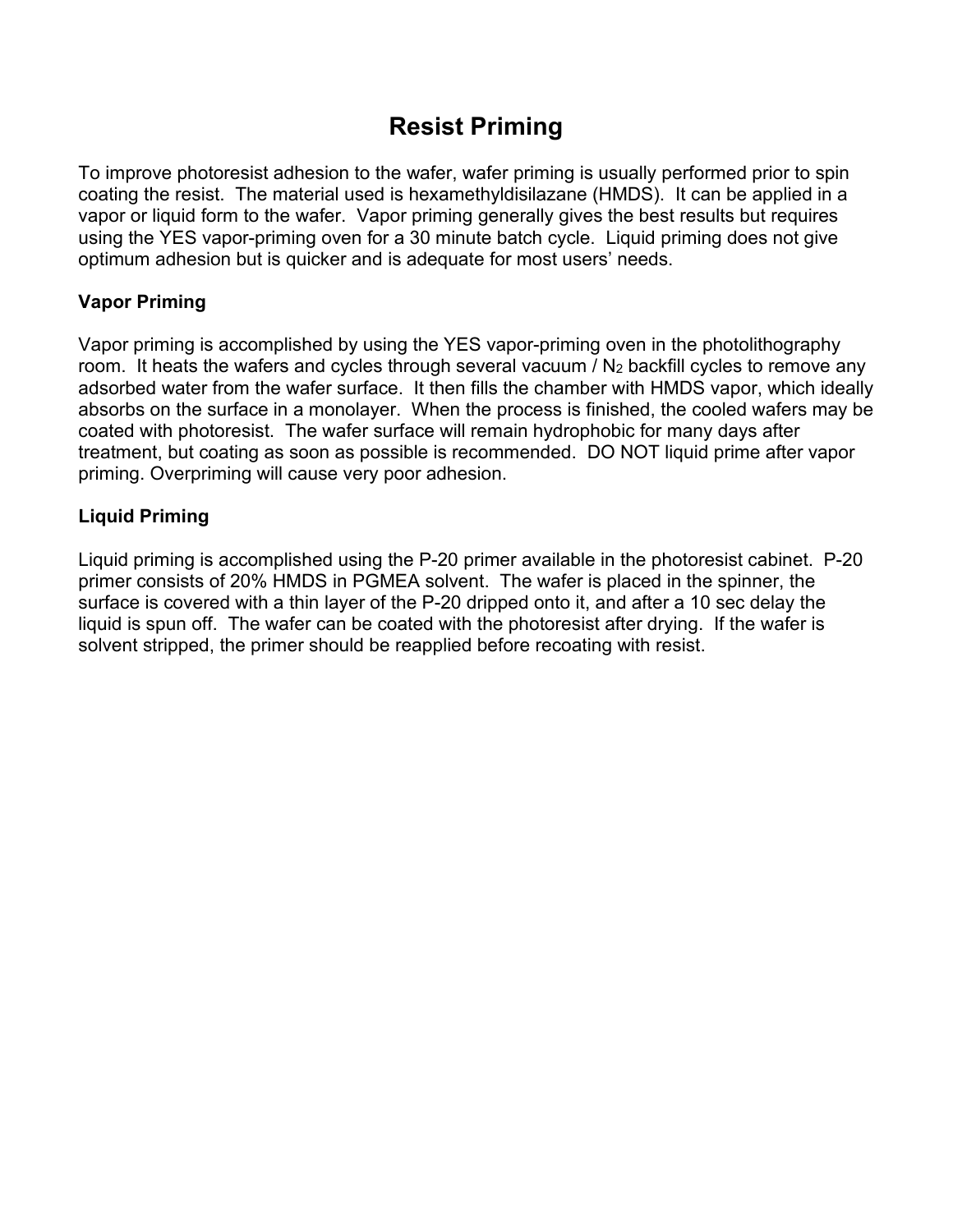### **PRP Spray Photoresist**

PRP Spray Photoresist From Electrolube Manufactured for electronic hobbyists to make their own printed circuit boards.

This is a spray can of positive photoresist for covering nonplanar substrates. The thickness is determined by the spray coverage during application. Place the substrate to be sprayed in the spinner bowl. Prime the substrate if desired and then spray the substrate in a back and forth manner without spinning the substrate. Bake the substrate at 50ºC for 20 minutes. Exposure times vary from 5 – 20 seconds depending on thickness and substrate reflectivity. Develop in AZ 421K developer until clear (1 – 3 minutes). The photoresist is best removed using the hot resist strip bath in the back photolithography hood. Resolution of 10 microns on planar substrates has been achieved with this resist.